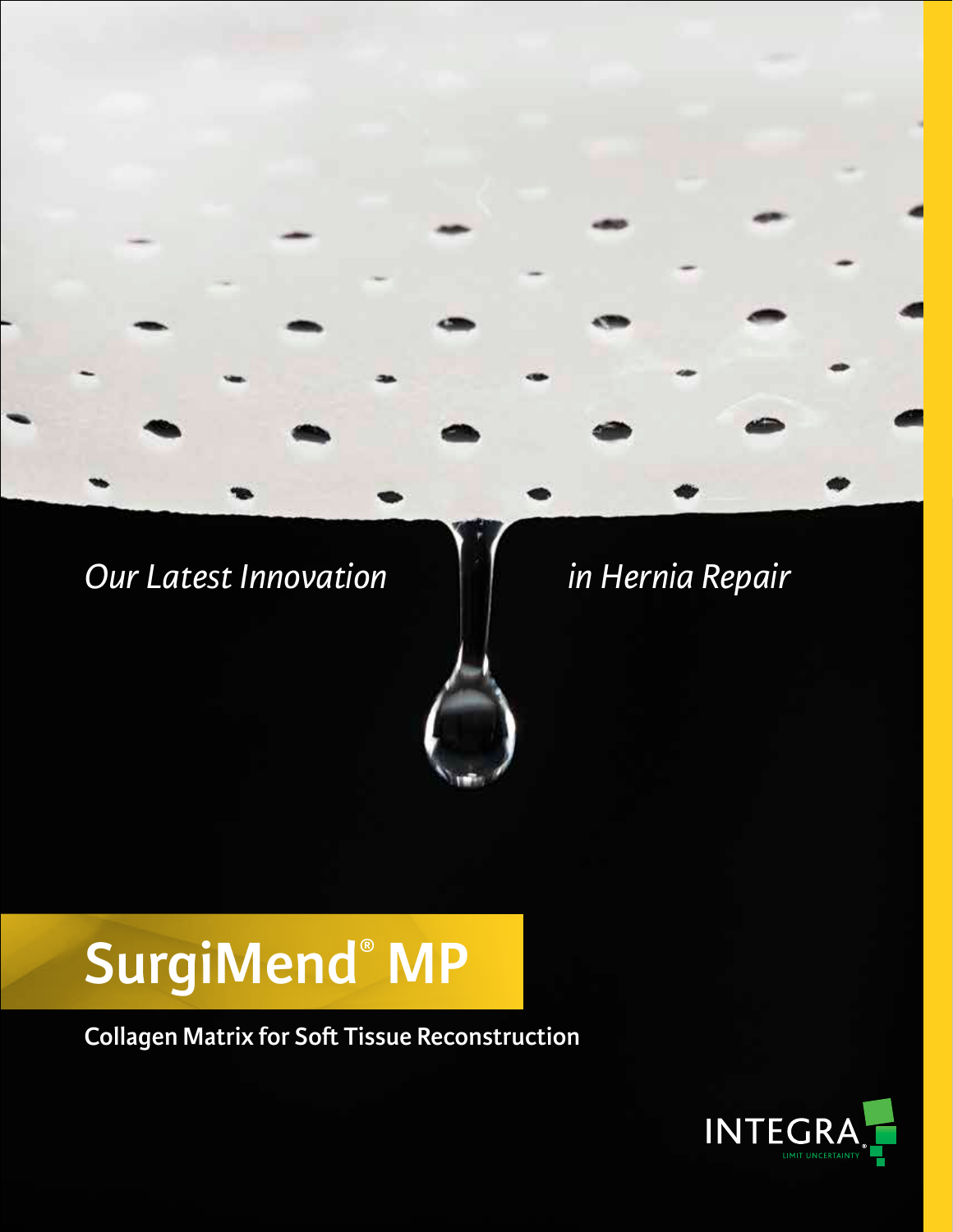# **PERFORATIONS**

**SurgiMend® MP** is a 2mm thick **acellular collagen matrix** featuring a macroporous design that facilitates fluid drainage. SurgiMend MP provides the strength and structural support for complex hernia repair.

Perforations in SurgiMend MP facilitate fluid drainage,

playing an important role in hernia repair.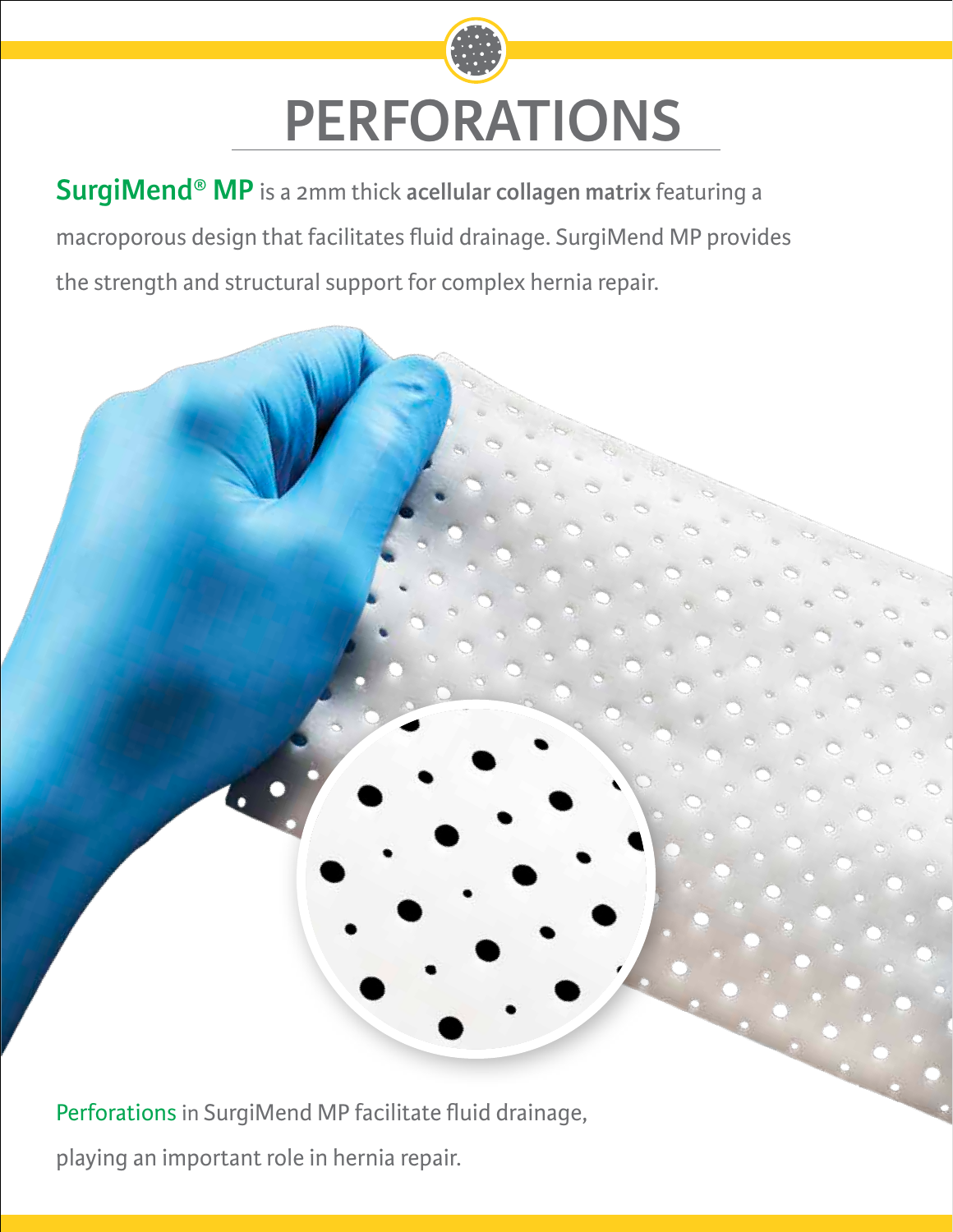## **TISSUE INTEGRATION**

**Why settle for resorption or encapsulation when you can have tissue integration?**

## Perforations in SurgiMend MP allow for tissue revascularization and integration.<sup>1</sup>

Image depicts cellular repopulation and revascularization in a small animal model, featuring a 2mm thick piece of SurgiMend with perforations.



## Histological image of SurgiMend MP in a small animal intra-muscular implant model at 2 weeks.<sup>1</sup>

Above is a trichrome stained histological section of perforated SurgiMend (dark blue) implanted in a muscle (red). The perforation is filled with cells, blood vessels, and newly deposited host collagen.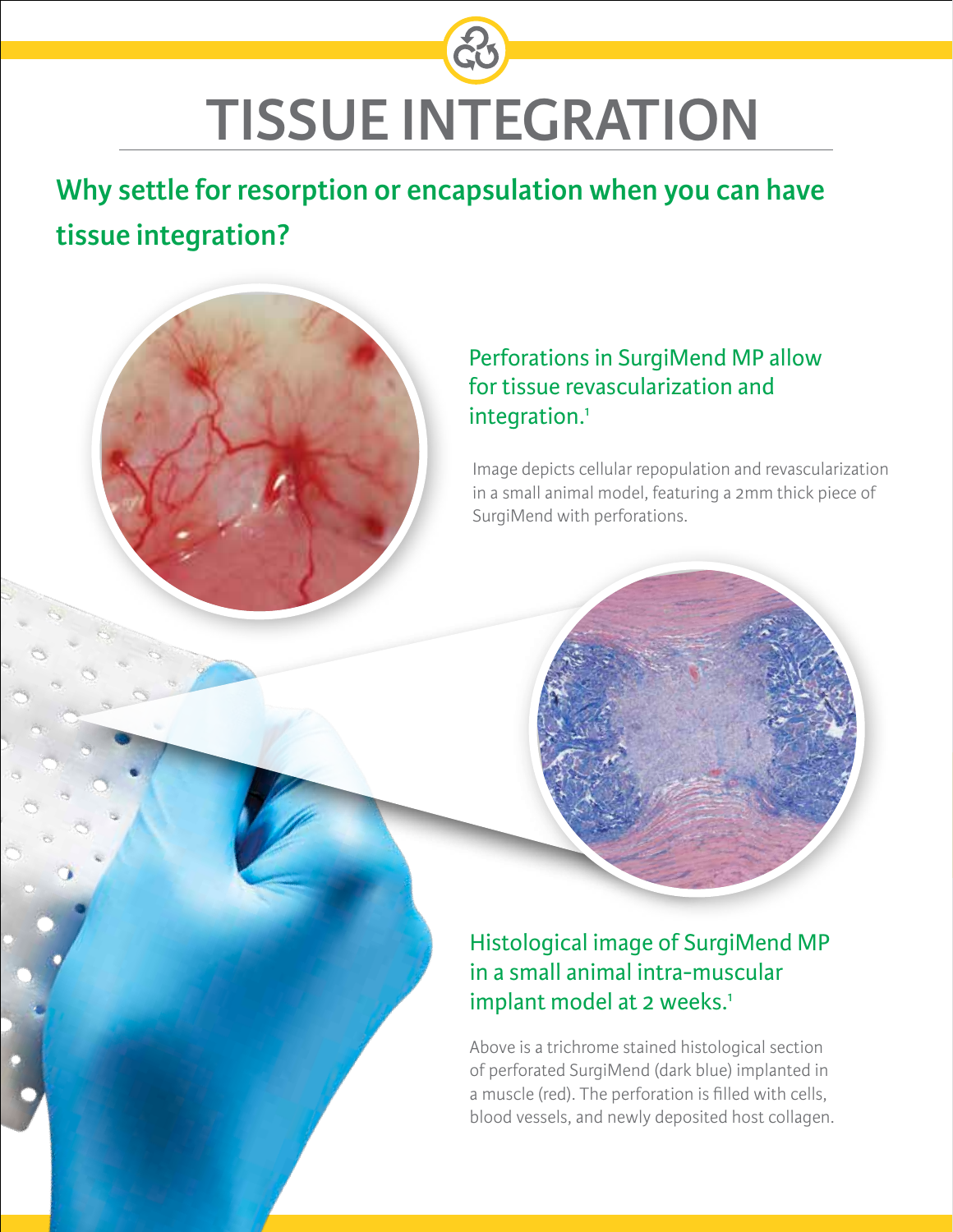## al-le **STRENGTH**

## **Surgimend MP strikes the right balance of biologic properties and strength.**

In tensile strength testing, SurgiMend MP has been shown to be more than **3x stronger** than Phasix™ and GORE® BIO-A® and is not made of synthetic polymers.2





Even with numerous perforations, SurgiMend MP has comparable ultimate tensile strength to non-perforated porcine dermal matrices because of the inherent advantages in choosing bovine dermis as a source material.<sup>2</sup>

Suture Pull-Out Strength (N)<sup>2</sup>

Suture Pull-Out Strength (N)

## SurgiMend MP

Even greater suture pull out strength than non-perforated SurgiMend, when stitched through a hole at least 5mm from the edge.<sup>2</sup>

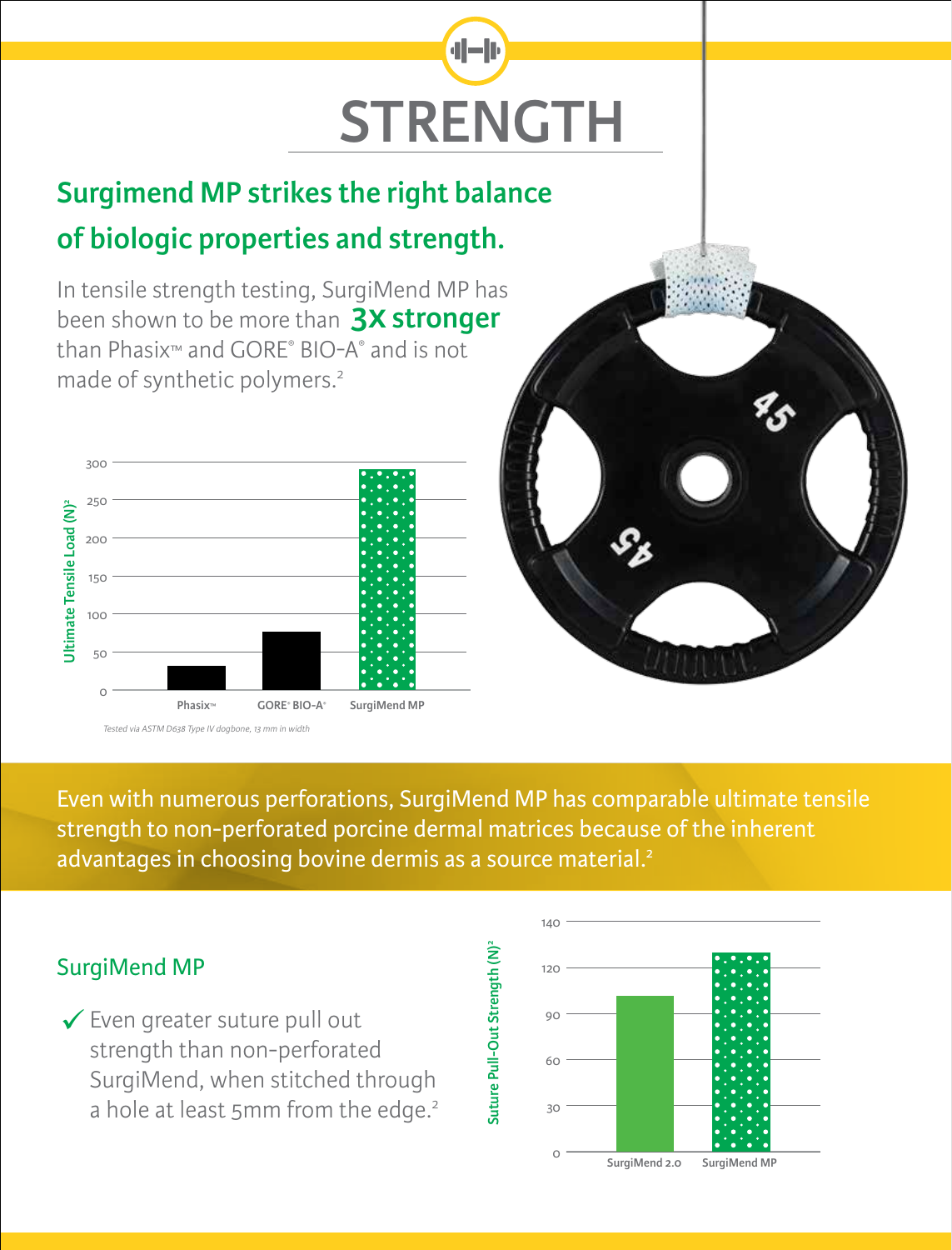# **PRODUCT DETAILS**

## **At-a-Glance**

| Composition                                                    | Native, bovine dermal tissue                                                                                                                                                                  |
|----------------------------------------------------------------|-----------------------------------------------------------------------------------------------------------------------------------------------------------------------------------------------|
| Collagen source                                                | Bovine dermis                                                                                                                                                                                 |
| Appearance                                                     | Flat, perforated, dry sheet of uniform thickness and color                                                                                                                                    |
| <b>Thickness</b>                                               | $2 \text{ mm}^*$                                                                                                                                                                              |
| <b>Storage</b>                                                 | Room temperature storage                                                                                                                                                                      |
| <b>Chemical crosslinkers</b>                                   | None                                                                                                                                                                                          |
| Rehydration                                                    | Approximately 60 seconds in room temperature saline <sup>^</sup>                                                                                                                              |
| Intraoperative handling                                        | Can be trimmed to size (wet or dry) and placed in any orientation, with either side up                                                                                                        |
| <b>Viral safety</b>                                            | Manufacturing process includes validated viral-inactivation steps                                                                                                                             |
| Transmissible Spongiform<br><b>Encephalopathy (TSE) Safety</b> | TSE safety certification by European Directorate for the Quality of Medicines; source tissue<br>selected and processed in accordance with strict US and International regulatory requirements |
| Sterilization                                                  | Via exposure to ethylene oxide gas; sterility assurance level of 10 <sup>-6</sup> with undetectable ethylene<br>oxide residuals                                                               |

\*Nominal

^SurgiMend MP is specified to hydrate in ≤ 3 minutes; typically, it hydrates in ~60 seconds.

### **Ordering Information**

| Reference   | Description              | Thickness*       |
|-------------|--------------------------|------------------|
| 606-206-001 | 10 cm x 15 cm perforated | $2 \, \text{mm}$ |
| 606-206-004 | 16 cm x 20 cm perforated | $2 \, \text{mm}$ |
| 606-206-003 | 13 cm x 25 cm perforated | $2 \, \text{mm}$ |
| 606-206-002 | 20 cm x 20 cm perforated | $2 \, \text{mm}$ |
| 606-206-005 | 20 cm x 25 cm perforated | $2 \, \text{mm}$ |
| 606-206-006 | 20 cm x 30 cm perforated | $2$ mm           |
| 606-206-007 | 25 cm x 40 cm perforated | $2 \, \text{mm}$ |
| *Nominal    |                          |                  |